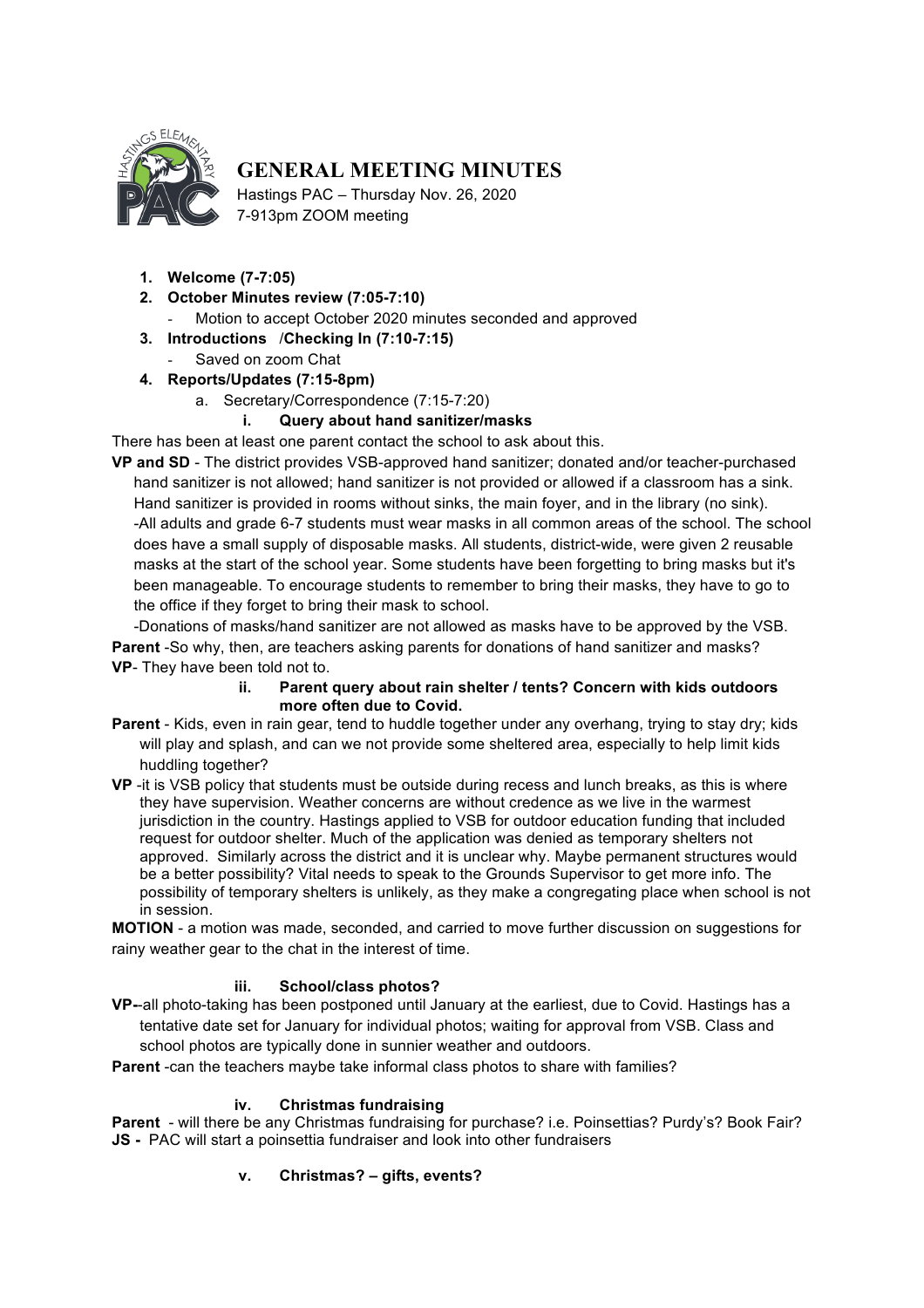**Parent** -can/will there be any holiday-related events?

- **VP-** Classes that want to do holiday art/celebrations should share with admin, who will then share photos with families; no plans for Winter Warm-up style event yet. Nicola (former school counsellor) was the Winter Warm-up lead; Admin will bring the idea to the next staff meeting to see if anyone is willing to take it on.
- **General Discussion-** parents typically like to give gifts to teachers but there are obvious limitations this year. Any suggestions for Covid-friendly gift ideas? Admin/teacher suggest gift cards as a nice gesture (including e-giftcards); no home-baked goods, etc. There will be no Christmas hampers this year; the district says they will not accept hampers like they have traditionally.

#### **b. Administration**

#### **i. Vice Principal - Susan (7:20-730)**

#### 1. **School update**

**SD** -teachers are doing ok, but everyone is really tired.

-there is a group of active kids who are taking on leadership in the school and have organized:

- the photo contest (available for viewing on Teams)

- a pajama day for the second to last Friday for fun/school spirit.

-working on how to update the school website for parents to know more what is going on in schools

#### 2. **How does school support families without computers**?

**VP -** If there are any families in need of tech, they need to speak to their child's teacher, who will then speak to Principal who will bring to the district to get them computers.

-There are around 40 families in Option 4. Most of these families have internet and computer access; if they don't, the district may provide basic laptops (Chromebooks) to families.

- There is a charitable organization that can supply families (via schools) with laptops.

# **ii. Principal - Vital (7:30-7:45)**

# **1. Updates from District**

-There has been no confirmation from the VSB regarding extending the Winter break. It is a Ministry decision; the media will report it in tandem with schools being told.

- At the meeting this week the VSB encouraged schools to remind students and staff of the Covid safety procedures.

- January – What it will look like will be determined by the VSB under directives of Province/Dr. Henry. Consultation with stakeholders about Options (i.e. transition, extended vacation)

# **2. Responses to parent queries – See above under 4) a.**

# **3. FSAs**

Foundation Skills Assessment Tests – standardized tests for students in grades 4 and 7; This year it had been planned to happen closer to the beginning of the year but was postponed due to Covid. The plan now is to start around January  $18<sup>th</sup>$  and move into February. Info from the VSB and the BCTF regarding the FSAs should be coming out soon. PAC has asked Admin to find someone to speak to parents, (possibly at a PAC meeting), from the VSB and the BCTF, to discuss pros and cons of FSAs as there is some debate about their merits.

# **c. Chair - Jacqueline (7:45-8:00)**

# **i. PAC updates**

# **1. 2021 Goals**

**JS** – In response to what was discussed at the October 2020 AGM, PAC will focus on community building as much as possible; supporting families and teachers; and will adapt fundraising to the times.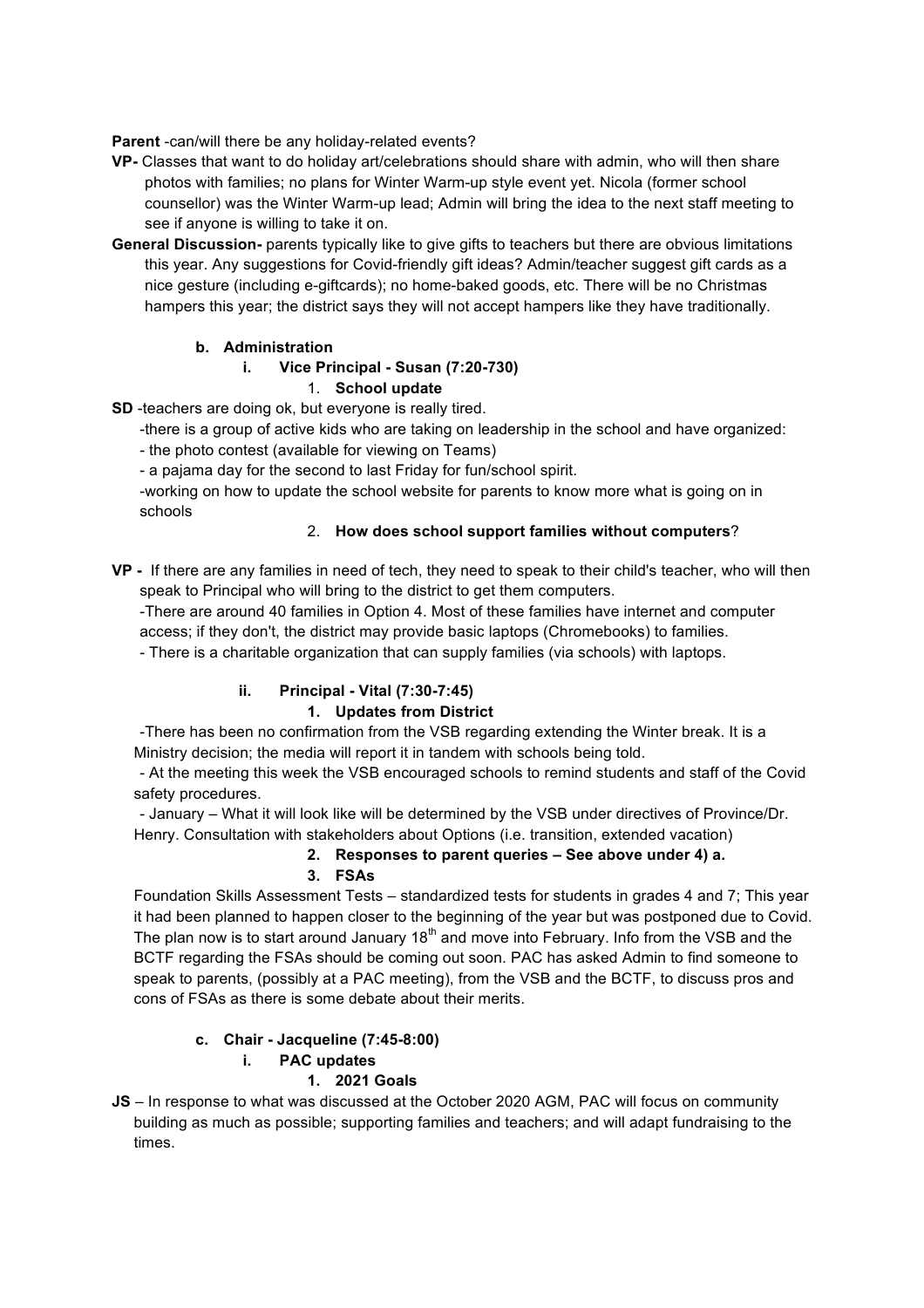#### **2. Fundraising**

# **a. Responsive Neighborhood small grants (Raingear Drive, Notice Board), Best Buy, poinsettias,**

**JS –** since October PAC meeting, the following PAC-supported fundraising has occurred:

- Two PAC members applied for and received "Responsive Neighbourhood Small Grants". 1) Marcie – Funds for notice board at the corner of the school grounds (Franklin & Penticton) so that families will be able to see school/PAC notices. VSB is in process of approval, and budgeting. 2) Claudia – Rain gear drive – which, since COVID makes it difficult to share rain gear, the program may evolve into more of a purchase of gear. Claudia to look into alternatives. Perhaps large purchase of Umbrellas? Could lead to a future fundraiser

- Best Buy Tech grant applied for \$10K – to offset cost of Projectors – Decision by Best Buy in mid December

- Poinsettia Fundraiser is now live! Maria worked very hard to get School-cash Online set up. This is running in tandem with Tillicum PAC, with a very small fundraising goal. If there are community members that want to order but don't have children at either school, they can contact Jacqueline directly. Has been added to Facebook & Twitter. JS to send Vital details to add to the school e-newsletter

#### **3. Teachers Union (BCTF): encourage children wearing masks in the classroom – how can we assist?**

- **VP** -what the media reports isn't necessarily what all teachers want. -Hastings is focused on following evidence-based public health guidelines such as maximizing physical distance, not attending school while sick, and doing daily health checks. The use of masks in reducing Covid exposure isn't the top priority.
- **SD** -Admin is working to balance risks. There has been very little transmission in children 10 and under while there is also a very big mental health risk, so trying to make schools as normal as possible.
	- **5. Special Guests** (8:00-8:10pm)

# **a. Teacher Rep – meet Erin our new librarian**

Erin Rickbeil, our new temporary librarian; in her fourth week at Hastings. She was a public librarian for the VPL for over a decade, was an instructional librarian with a focus on digital literacy. She recognizes the challenges in life without having digital skills and is very passionate about info-literate communities. She covers teachers' prep and sees all students in the school; 15 divisions for prep, 11 divisions for book exchanges. Hasn't had a planning session with Vital yet. The library has a very rich collection and the kids are very excited. It's a temporary position, as she doesn't speak French.

# **b. Food Security in our School community - Shauna (parent)**

There has been a huge increase in the number of people who need access to food; there are many programs in the neighbourhood (school, Kiwassa); maybe the PAC can help promote opportunities that already exist? Perhaps include in the PAC email to increase awareness.

-Hastings families can be added to the Kiwassa food hamper list.

-Possibility of holding food-focused events in the future? Very open to ideas and input. maybe the PAC can initiate a "fun", low barrier lunch day? E.g. Pizza day?

-There are people who are new to food insecurity (Covid job losses) and need to know that there are resources available—just need to raise community awareness.

-PAC role – We can compile a list of resources – Subcommittee – please contact Shauna

# **6. Sub-committees (8:10-8:30):**

# **i. Speaker series -Tsion**

3 speakers lined up for the new year.

- 1) January 20, 7-8pm, with Michelle Wing: anti-racism and anti-oppressive practices. Michelle has an anti-oppressive psychotherapy private practise, works a lot in the BIPOC community.
- 2) February 11 (tentatively), 6:30-8pm, with Ali Afzali: children's mental health in the Covid-era and how to support them. Ali is a mental health and behaviour expert.
- 3) March 9 (tentatively), with Merlyn Horton: parenting and parenting control online.